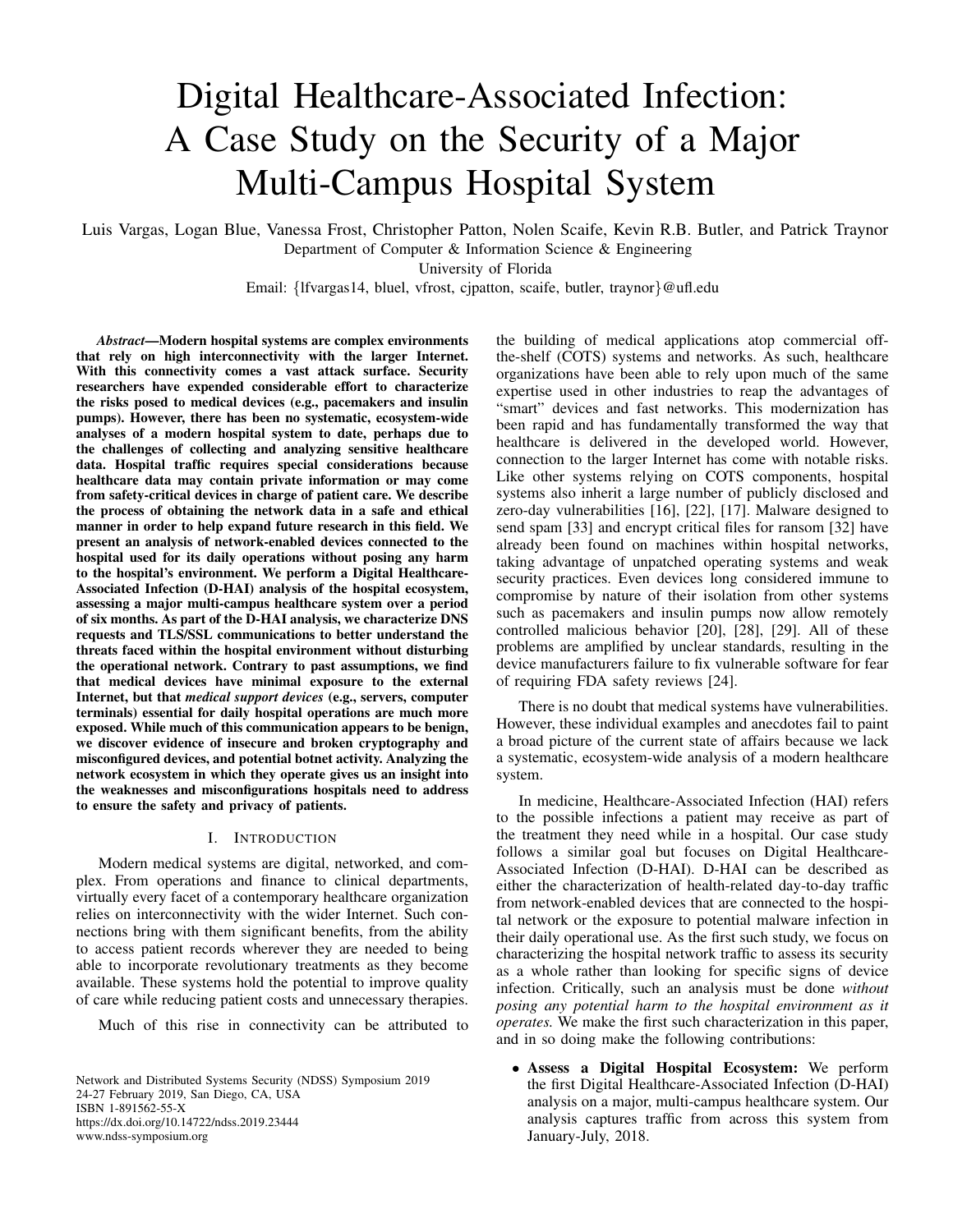- Provide Guidelines for Ethical Research: We explain our process and limitations of obtaining data from the hospital network in order to facilitate future academic research in studying this field in an ethical manner.
- Categorize and Evaluate Outgoing Traffic Requests: We collect and evaluate over 775 million DNS requests made from the hospital network. We show that traditional whitelisting and blacklisting efforts used to analyze the Internet do not cover a significant amount of traffic found in a hospital ecosystem. Additionally, while the majority of traffic appears to be benign, there are indications of malicious traffic within the network (e.g., potential botnet activity).
- Characterize Security of Encrypted Communications: We measure and evaluate the state of TLS/SSL communications based on our collection of 325 million handshakes across the hospital network. While we observe many positive trends (e.g., lower use of vulnerable versions of TLS/SSL compared to the larger Internet), we also record significant use of broken/deprecated cryptographic primitives and handshake modes, and some evidence of misconfigured devices.

While there are similar studies to this paper of various enterprises, no prior study has been done in a hospital network. The sensitive nature of this environment requires special care to ensure that our study is both ethical and safe to perform. As a case study, we discuss the *two year* process to bring together all of the necessary stakeholders to ensure that our study never threatened patient privacy or safety. While this process posed limitations and delayed our ability to conduct our study, we believe that it was an absolutely critical component of our efforts. We hope that other researchers will be able to follow a similar process in order to conduct an ethical and safe investigation in critically-sensitive environments.

The remainder of the paper is organized as follows: Section II gives a background on the network protocols studied and a topology of a hospital; Section III details the processes we undertook to ensure an ethical and safe study; Section IV explains our methodology and outlines the datasets; Section V shows our analysis of connection requests made by medical devices; Section VI focuses on the communication channel of medical devices; Section VII discusses our limitations and future work; Section VIII highlights related work; and Section IX offers concluding remarks.

## II. BACKGROUND

#### *A. Hospital Networks*

To provide timely patient care on a daily basis, hospitals rely on the availability and the infrastructure of their network. A hospital's network poses many unique challenges that other commercial networks may not. A major problem is that many devices throughout the network (mobile or stationary) need to have broad access to patient data at any given moment. Each device is thus a potential attack vector as even one infection could result in unauthorized access to thousands of personal records. Such leakage of data is not limited to just financial and personally identifiable information, but also health and diagnostic information not found elsewhere. While network-wide issues (e.g., DDoS attacks or outages) might create downtime and monetary losses to commercial-driven networks, *such issues can potentially be life-threatening* in a hospital setting. During such events a device used for patient care or the diagnostic information of a patient could become inaccessible.

Devices within the network include MRI machines, medical beds, surgical robots, and many other IP enabled medical devices. These critical devices must follow regulatory guidelines including FDA approval [24] and HIPAA compliance [30]. In addition to those unique devices only found in a hospital, other devices such as printers, accounting computers, and doctor's laptops make up a large portion of the network.

#### *B. Network Protocols*

Our study involves traffic from two networking protocols: DNS and SSL/TLS. We chose DNS because it allows us to see the domains being visited by devices within the network without revealing additional information that may compromise the privacy of those connections. SSL/TLS were chosen for this study because they are the most widely deployed security protocols.

The Domain Name System (DNS) maps human-readable domain names (e.g., www.domain.com) to machinereadable IP addresses (e.g., 1.2.3.4) among a range of data types. DNS is separated into organizationally-controlled *zones* that are arranged in a hierarchical structure, with each zone having information about itself and links to the sub-domains beneath it [39]. Zones in DNS are named based on their position within the hierarchical structure: www.domain.com would have a top level domain (TLD) of .com, and second level domain (2LD) of .domain, etc. On occasion, the effective second level domain (e2LD) is used to signal the canonical name of the domain (e.g., google.co.uk) since registration is only allowed at the third level and below.

The response of a DNS request is sent via resource records (RR). Passive DNS records can indicate that a device inside a network has attempted to resolve the address of a known malicious domain. While the request alone does not imply that the device is necessarily compromised or malicious, it may warrant investigation of the device itself [11].

Once DNS provides a method for devices to find each other on the Internet, the Secure Socket Layer (SSL) protocol and its modern successor, the Transport Layer Security (TLS) protocol, provide a cryptographically secure communication channel between them. To establish a secure connection with a server using SSL/TLS, a client must first validate the identity of the server it is communicating with.<sup>1</sup> To do so, a server presents the client with an X.509 certificate containing the server's identity and signature. Certificates are issued by one of a number of Certificate Authorities (CAs) that assert the server's identity. It is up to the client to track which CAs it deems trustworthy; if the CA that issued the server's certificate is trusted by the client, then the client validates the X.509 certificate and begins secure communication with the server.

Many versions of both protocols have been deprecated and deemed insecure for various reasons, ranging from susceptibil-

<sup>&</sup>lt;sup>1</sup>It is possible, but less common, for the server to also validate the client's identity.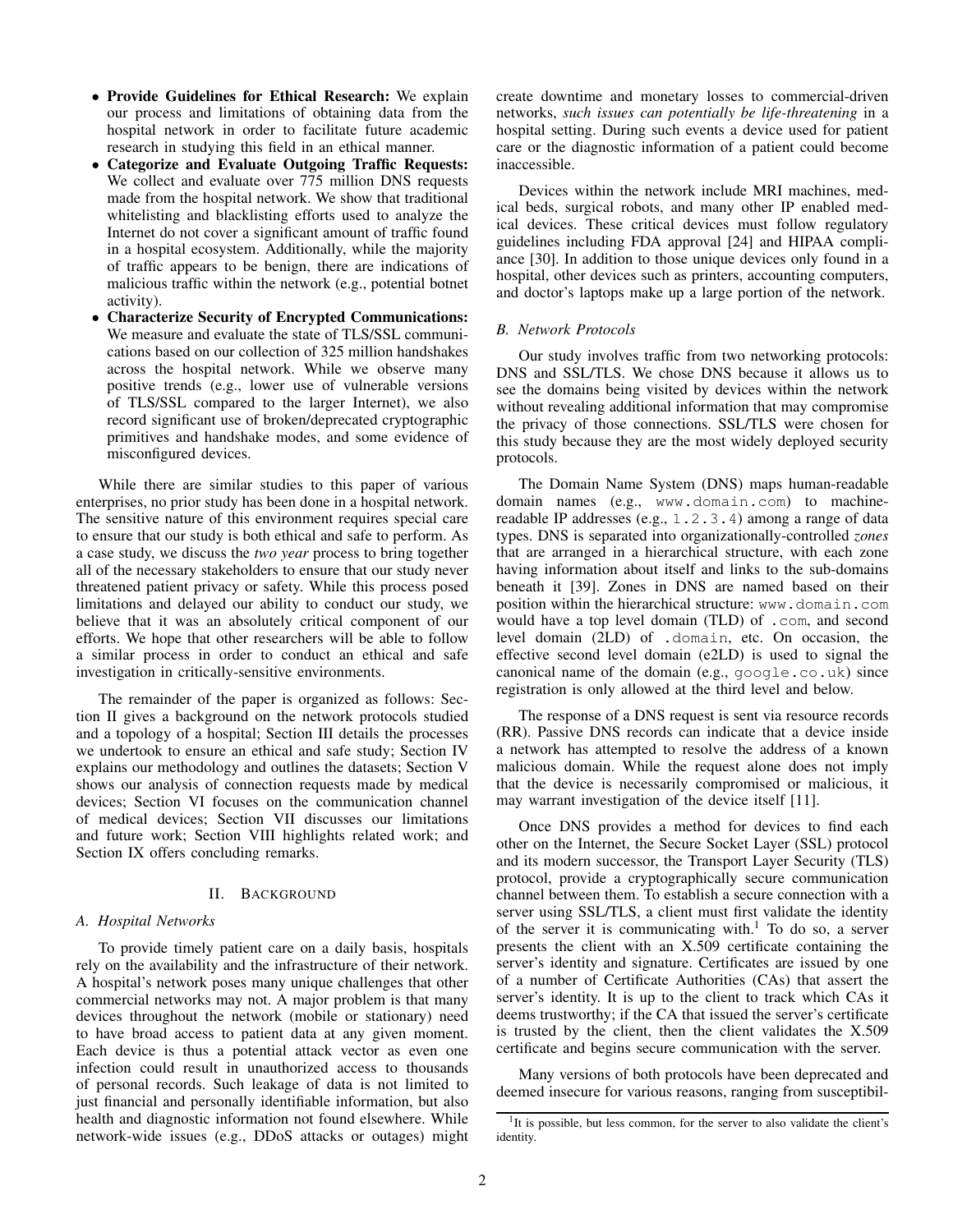ity to downgrade attacks to the use of insecure cryptography. At the time of writing, the current acceptable protocol standard in use is TLS 1.2; however, early implementations of TLS 1.3 are already being deployed [27].

#### III. DESIGNING AND EXECUTING AN ETHICAL STUDY

Designing this study required legal, institutional, regulatory, and self-imposed limitations to protect the safety and privacy of the hospital. There have been multiple papers published in the security community over the last decade that have caused significant discussions about ethics. While these papers are often cleared by the university's Institutional Review Boards (IRBs), the implications of the work are often not clear to these approval boards. The resulting papers clearly push the boundary of community norms and are published "asking for forgiveness instead of permission."

Such a cavalier approach is not possible in our setting. In addition to the potential to violate patient privacy and run afoul of the law (e.g., HIPAA in the United States), studies of medical ecosystems must also ensure that they do not interfere with patient care or safety, nor the anonymity of the hospital workers. Accordingly, we must make sure that our study *by design* minimizes any potential for such a negative impact.

Achieving these ends has taken *over two years* of planning and effort. Prior to presenting a detailed study to our IRB, we met with legal counsel for both our university and the hospital system. We then worked in conjunction with IT staff from both organizations to determine the feasibility of any requested analysis and its potential impact. We also provided such information to our funding agency.

#### *A. Design Process and Limitations*

Agreeing to the details of our study required multiple rounds of discussion with stakeholders. In particular, the legal team and hospital IT staff requested more specificity from our original proposal regarding the following issues:

Limiting traffic source collection: We were required to select only data sources that pose low risks to the hospital. More importantly, we needed to ensure that private information of the patients or hospital workers was not present in this case study. Data coming from traffic payloads, packet captures, or protocols that may contain unencrypted information, such as HTTP (containing usernames, passwords, or paths to files) or P2P protocols, were forbidden as they had a high risk of containing private information. Additionally, the hospital deemed the collections of DHCP to carry a moderate risk as this data can be used to track or deanonymize hospital workers. Similar studies in the future must carefully identify the potential risk of each traffic type before collecting them and must coordinate with the potentially impacted parties.

Ensuring undisrupted daily operations of the hospital: We also needed to perform our case study in such a way that the hospital's daily operations would not be interrupted. For example, active analysis or active probing of network-enabled machines could have revealed a more thorough characterization of hospital devices (e.g., determining the services running on a device). However, adding probing traffic to devices with low resources could accidentally bring them down and thereby hinder the hospital's daily operations. As such, the legal team deemed the use of network scanning tools such as nmap or Nessus to have a high risk of interfering with daily operations and thus were not used as data sources in our case study. Future research in this area needs to be mindful of which devices can be scanned without overloading them with extra traffic.

Eventually, all parties agreed to a limited and purely passive analysis of the network. The analysis focusing solely on DNS and TLS/SSL traffic could be conducted without risking patient privacy or safety and would allow meaningful characteristics to be extracted. For DNS, we only focus on the IP address information returned and no other information such as email routing or additional domain names that allow for reverse IP lookups. This leaves an unknown amount of traffic unseen by our study, which could affect the results. However, we consciously accept this limitation to preserve the privacy and daily operation of the hospital.

These requirements give us access to significant amounts of data in a protected fashion. For instance, patient data such as electronic medical records are unlikely to be captured in this configuration, nor are we capable of impacting the availability of any device due to unexpected probing. However, these requirements also create important limitations. Whereas previous studies of networked environments are able to conduct in-depth analyses of specific machines or users [49], we were not able to do so. While appropriate in the case of an enterprise environment, our prioritization of privacy and safety forbid such analyses. We attempted to compensate for these limitations and mitigate threats to external validity by using public sources of data [10], [19], [21], [35] to provide ground truth for our observations.

After all requirements were met and agreed upon, data collection started and was conducted by both the hospital staff (i.e., hospital traffic) and our team (i.e., OSINT information to complement collected data). The hospital traffic collection process was handled entirely by the hospital. While letting us set up the collection mechanism would allow us more freedom in getting extra information, it is critical for the hospital to take care of this step. This way any information shared with us was pre-filtered to meet their privacy requirements. However, after seeing the exact fields that were being collected from the monitoring tool, the hospital did not require extra pre-filtering steps. Additionally, since the data gathered would be purely passive, we did not add extra traffic load (e.g., active probing) to hospital devices.

## *B. Disclosure of our Findings*

In our community, it is standard practice for researchers to notify the impacted/responsible parties of any issues found during research. Besides the limitation posed by the legal team and IRB, we also agreed with the hospital to report any concerning findings to them in a timely fashion. Our agreement with administrators entailed one-way communication in the reporting of issues. Our responsibility was to report any possible vulnerabilities, but it was up to the hospital staff to take actions (without needing to report back to us). While this limiting agreement was specific to our study, it was necessary to establish a relationship built on trust so that we can perform future research beyond this case study. Additionally, we agreed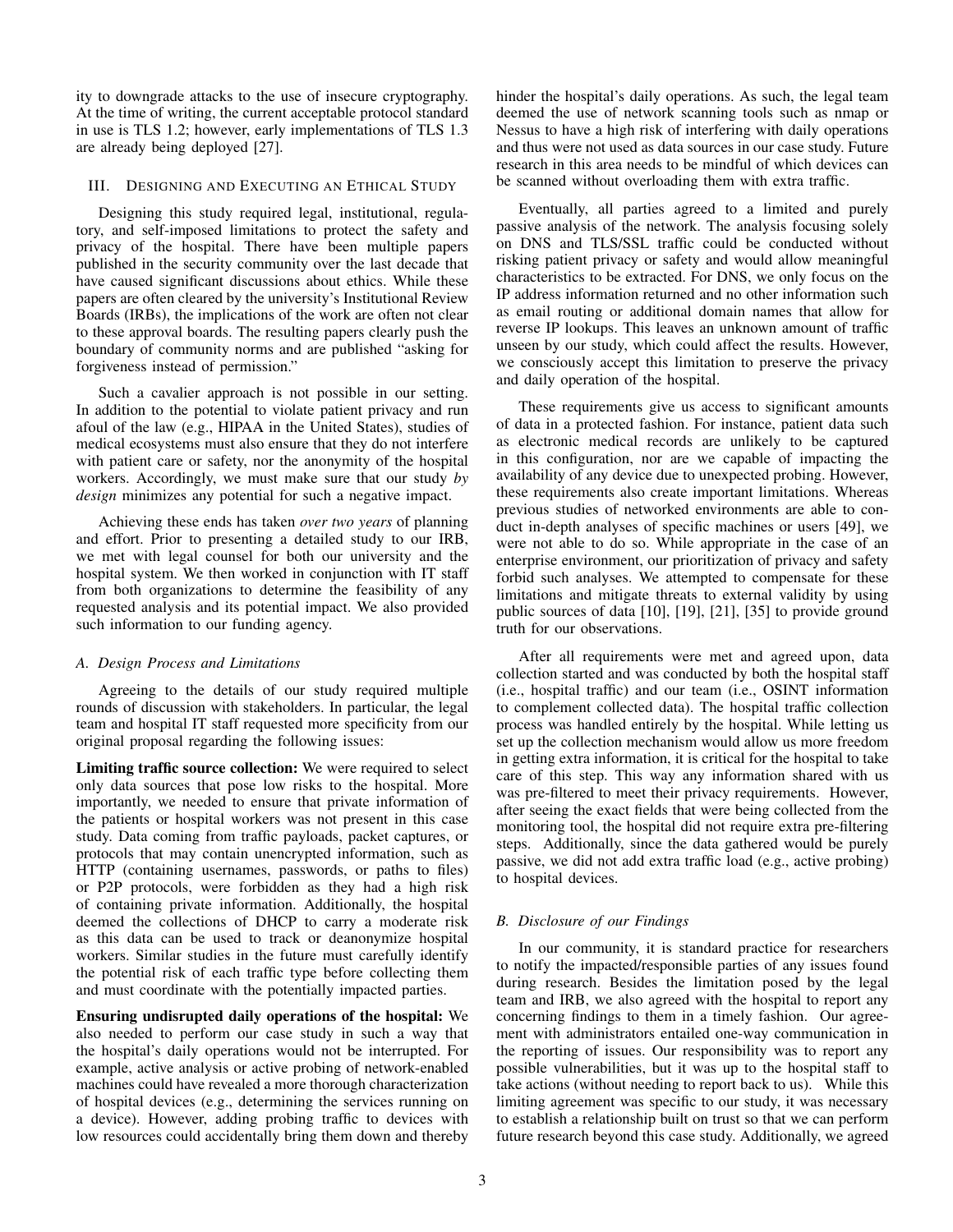to keep the identity of the hospital anonymous for confidentiality. As such, to disseminate our analysis, we first allowed the hospital staff to look at our work and suggest fixes where needed. The report we present purposefully abstracts results in a way that reveals the minimum amount of information about the hospital while maintaining meaningful results. A similar agreement could be made by other researchers that wish to examine hospital security.

We believe that the careful design of our experiments, the inclusion of legal and IT professionals from all parties, and the strict requirement for limited passive techniques were necessary for conducting a safe and ethical analysis of the hospital. While our case study gives us an insight into a large healthcare ecosystem, generalizing the results to other hospitals may constitute a threat to population validity as many unknown variables may have affects on the analysis (e.g., size of the hospital, funding available). As we discuss further in Section VII-B, arranging such study a requires the collaboration of multiple administrations. However, we hope that this work and the guidelines suggested can aid future researchers in designing similar ethical experiments.

#### IV. METHODOLOGY

Our research focuses on performing a D-HAI analysis. Before explaining our methodology, we first need to distinguish *medical devices* from *medical supporting devices*. In the context of our work, a medical device has direct contact with the patient while they are inside the hospital (e.g., MRI machines, hospital beds). Conversely, medical supporting devices aid in patient care but do not necessarily come in direct contact with the patient (e.g., laptops, computer terminals, databases). Both sets of devices are essential in the daily operations of a hospital.

Prior research examined the security of specific medical devices for possible vulnerabilities [25], [28], [29]. However, while medical devices are connected to the network and may be vulnerable, we found in our analysis that network administrators use multiple mitigation techniques to isolate these devices. For example, the vast majority of medical devices are locally connected to *aggregation points*. Access to such aggregation points is extremely limited even from within the network (e.g., limited VPN access to the aggregation points). Additionally, much of the prior work has shown attacks on medical devices happening on the first-hop communication (i.e., wireless channel) rather than communication in the network. In other words, from the network's perspective these medical devices are mostly invisible<sup>2</sup> to other devices inside the network, let alone the wider Internet. As such, much of the hospital's exposure to malicious activities comes from medical supporting devices, rather than medical devices themselves. *This observation is extremely important to note because it tells us that while previous research in the medical device security field is important, it does not necessarily address the attack surface that a hospital may present.* This case study is meant to complement previous literature in medical device security.



Fig. 1: Illustration of the typical topology of network-enabled *medical devices* (e.g., MRI machines, hospital beds) and *medical supporting devices* (e.g., laptops, computer terminals, mobile devices).

## *A. Hospital Traffic*

The modern hospital system we studied, which is representative of many modern hospital environments, is comprised of a partnership between a hospital and an academic research center (e.g., a university). Collaborating with academic research centers allows for various research opportunities that benefit both sides. While access to electronic health records (EHR) is limited in the academic research center and administration/security standards might differ between networks, we decided to include traffic from both networks in our study since they have access to private health records. For the rest of the paper (and for simplicity), we define hospital. to include both the hospital itself and the academic research center that has access to private data.

It is common for hospitals to offer public WiFi, but in several cases (including ours), this is a different physical network than the ones used for medical and medical supporting devices. As such, traffic coming from the public network was not analyzed as it would not be representative of the hospital's ecosystem

To analyze traffic from all devices in the hospital network, we partnered with an anonymous multi-campus, state-wide hospital. Hospital IT staff deployed and configured the Bro Network Security Monitor (version 2.5.2) [41] on our behalf. Our instance aggregated data at a single point in the network trunk that connects the hospital to their Internet service provider (ISP) (shown in Figure 1). From this vantage point within the network, we are able to see all ingress and egress traffic to the hospital network regardless of which campus it originates from. We collected DNS requests, TLS/SSL sessions and resumed handshakes, and X.509 certificates for a period of six months, from January 1st to July 1st, 2018. Traffic was passively collected to avoid disturbing or probing any devices in the network. Our monitor was placed in a

<sup>&</sup>lt;sup>2</sup>There may be a few exceptions, such as MRI machines, that may require an Internet connection for updates from the manufacturing company.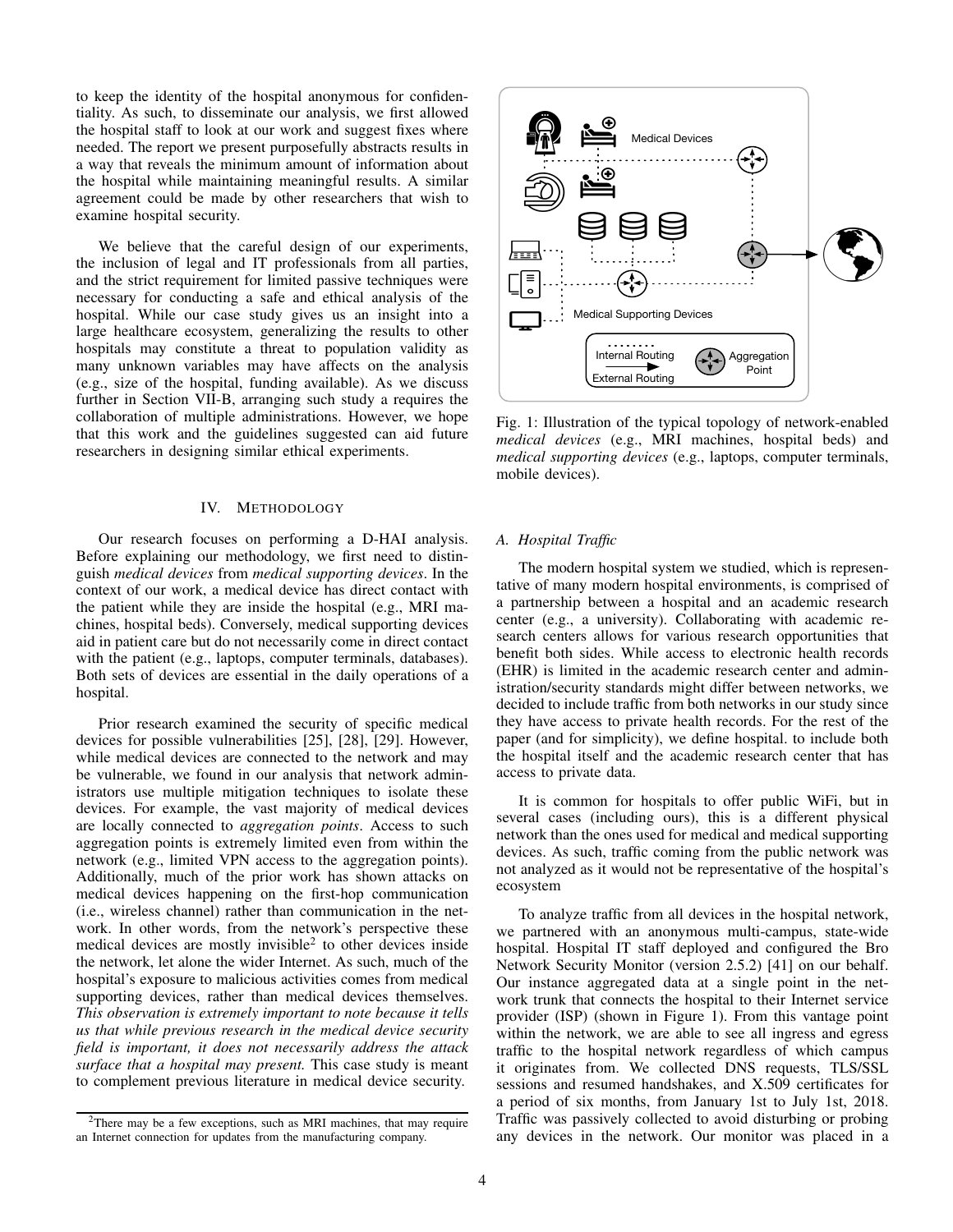location allowing us to see traffic from the hospital's external and internal IP addresses before being remapped by network address translation (NAT) for outside use.

Throughout our collection period, we were in constant communication with hospital administrators and reported any anomalies or malicious activities we found. Unless explicitly stated, all DNS analyses in the paper are evaluated using A and  $AAAA$  requests.<sup>3</sup> From this data, we are able to see both medical and medical supporting devices.

## *B. Ground Truth*

We also collected data from public sources in order to compare the hospital's traffic to the rest of the Internet. Due to the lack of prior data with which to compare our hospital data, we establish a ground truth for benign DNS traffic by gathering the daily lists of the top one million domains from Alexa [10] and OpenDNS [19]. Traffic rankings found in these lists are reflective of popularity by how many users throughout the Internet have requested information about them. Our assumption is that we can use the most popular domains as a whitelisting source because user-generated traffic would tend to query suspicious websites less often than those found in the top domain rankings. Additionally, we use both of these lists to better understand how a hospital's traffic might differ from Internet traffic as a whole. We used the Alexa top sites list because it is widely used for whitelisting [12], [36] and provides a popularity ranking more sensitive to effective second level domains (e2LDs) (e.g., example.com and google.co.uk). By being sensitive to e2LDs, the Alexa top list represents the largest entities (e.g., service providers) on the Internet accurately, making it ideal for rating certificates. The OpenDNS top one million list, in turn, provides a more sensitive popularity ranking of e2LD's subdomains (e.g., analytics.domain.com). This makes the OpenDNS dataset a more accurate representation of the largest services used on the Internet and is thus ideal for ranking our DNS data. Our goal is to be conservative with our whitelisting definition. As such, we used the top 100,000 domains (rather than all sites) of OpenDNS as a way to whitelist traffic found in the DNS data.

Conversely, to create a ground truth list of malicious traffic, we crawled six different publicly available blacklists.<sup>4</sup> While no blacklist is complete, we believe that the combination of our sources gives us a reasonable basis for classifying ill-intended Internet traffic. These data sources include domains that have been tied to malware, phishing, or other traffic thought to be malicious. Combining these blacklists, however, engenders some challenges. First, some blacklists contain false positives, which can happen when reputable domains are reported for various reasons (e.g., advertising) that are not necessary illintended. Usually, if such requests get the reputable domain added to the blacklist, it will only remain for a short time. However, those domains would still appear in our dataset since we keep track of all added domains. To fix this issue for our analysis, we manually removed any domain that appeared in our whitelist described above from the malicious traffic found in the blacklists. Additionally, DNS domains that belong to content distribution networks (CDNs) are problematic for these blacklists. CDNs will redirect traffic to multiple sites and will be added to the blacklists if a domain it serves is used maliciously. Since we do not know if the domains used by the CDN were malicious at the time of query, we removed them from our analysis to be conservative with our results.

While we set a ground truth for DNS traffic, we also need to establish a baseline for the hospital's TLS/SSL communications. As no such baseline exists, specially for hospital networks, we collected weekly data from Censys [21], a platform that scan the entire publicly accessible IPv4 address range and collects information from various protocols. Over 97% of TLS/SSL traffic from the hospital goes to TCP port 443. Accordingly, to get a control population for communications and cipher usage, we specifically looked at traffic scans to TCP port 443 of Internet devices found on Censys.

Finally, we collected certificates from Certificate Transparency (CT) logs [35]. These are public append-only logs that keep track of all certificates presented to them. The logs are constantly updated with new certificates, making them tamperevident: it is difficult for certificates to be issued without alerting either the domain owner or clients. Additionally, the logs are both monitored and publicly auditable, allowing any user to check their integrity at any time. We use the certificates collected from the CT logs to check for mis-issuance of X.509 certificates.

#### V. DNS ANALYSIS

During our collection period, we collected over 775 million DNS queries to over 17.2 million unique Fully Qualified Domain Names (FQDN). The responses of these queries returned over 2.5 million distinct destination IP addresses. The collected raw data comprised over 179 GBs. In this section, we analyze the DNS data and compare it to the OpenDNS dataset and blacklisted traffic to characterize potentially malicious behavior.

## *A. General DNS Behavior*

We conducted an analysis on the top 100 e2LDs present in both our dataset and the OpenDNS data. We chose to analyze only the top 100 domains because this analysis was conducted manually in order to determine affiliation and role of every domain. To accurately assess the role of every domain, we resolved it and then categorized it as either entertainment, service related, or hospital related. The top 100 domains account for over 60.98% of the traffic in our dataset.

Shared Top Domains: Overall, the top 100 domains from our dataset and the OpenDNS dataset had 36 domains in common. Domains that fell into this category included large entertainment domains (e.g., netflix.com), search engines, and large services such as microsoft.com that are likely used by the hospital. These shared domains accounted for approximately 31% of the total traffic in our dataset. We had initially expected to see a larger overlap between the top sites from the hospital and OpenDNS. However, upon observing our

 $327.4\%$  of the data had Null as its record type. We manually inspected the data and concluded that these queries should have been labeled A or AAAA. These records have been kept in the dataset used in this paper. Additionally, while data can be encoded inside a DNS request, we observed no such activity in regards to PII exposure.

<sup>&</sup>lt;sup>4</sup>We collected data from Phishtank [6], Zeus Tracker [7], MalwareDomains [4], Dshield [2], and OpenPhish [5].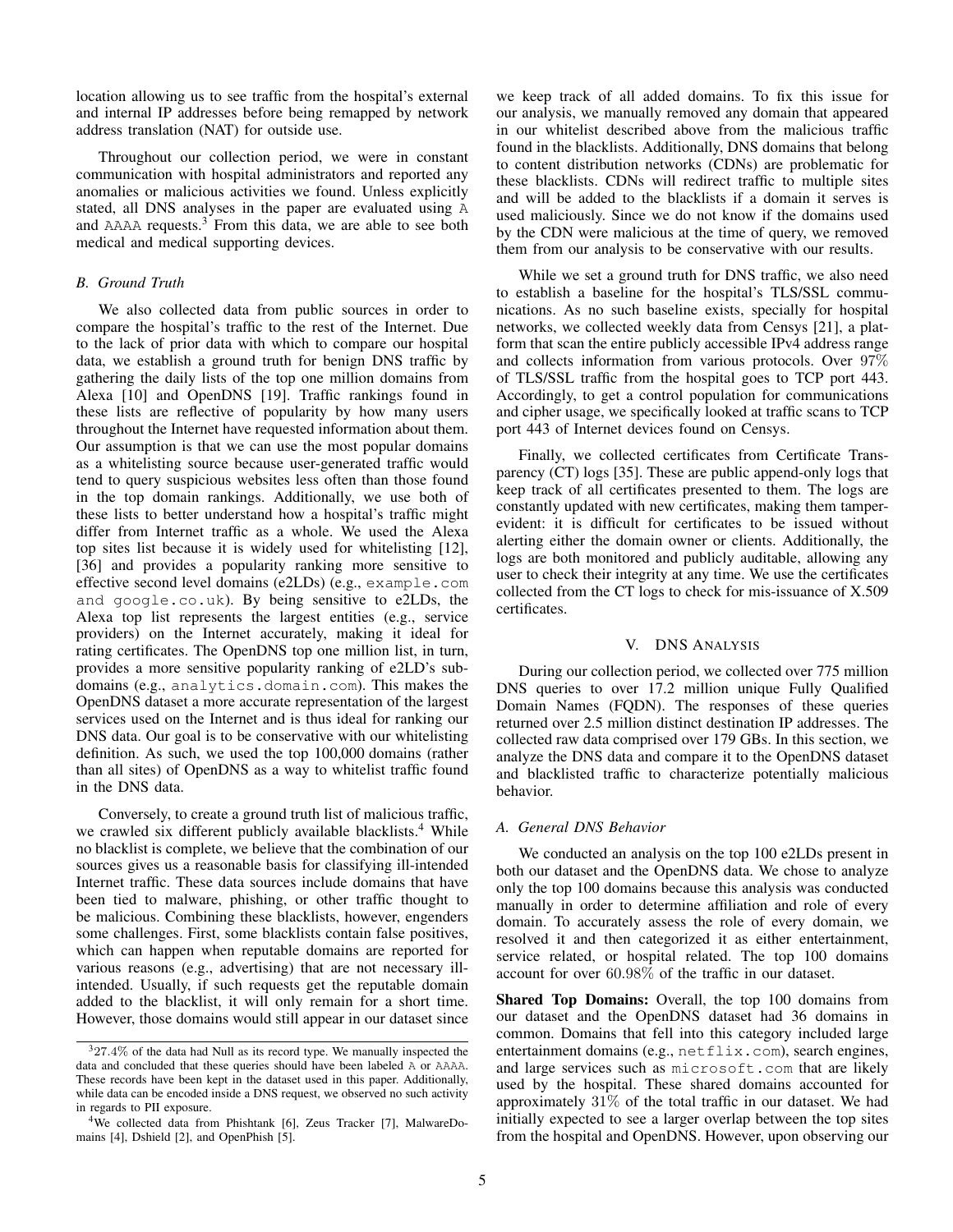own top e2LDs it became clear why there is a large deviation between the two datasets.

Infrastructure Domains: 36 of our dataset's top e2LDs were directly related to the hospital. These domains were either controlled by the hospital itself, large-scale service providers employed by the hospital (for services including security, antivirus, data analytics, etc.), or directly intended for use by medical providers (e.g., the National Institutes of Health's domain nih.gov). Overall, infrastructure related-domains generated 18.6% of the total traffic in the network.

Other Unshared Top Domains: The healthcare-specific domains were a part of a larger set of 64 domains that were present in the hospital's top domains but not in the OpenDNS dataset. The non-infrastructure domains accounted for 11.3% of the total traffic in our dataset. The other domains that were not affiliated to healthcare were predominately content distribution networks, software provider domains (e.g., mozilla.com), smaller entertainment domains, or various regional domains. We believe that these sites simply represent the unique subculture and demographic makeup of the hospital system which we were studying. We do not go into any further detail about these domains to prevent deanonymizing the hospital which we observed.

By comparing the hospital network's top domains to the top domains of the Internet at large, we observe the hospital network significantly deviating in several ways. From this D-HAI analysis, we saw that the top domains for medical supporting devices contained a large quantity of services that are directly related to the hospital's functions. Additionally, we saw a large number of domains that were associated with anti-virus and network security providers. More interesting are the services that were not present in our dataset. Overall it appears that medical supporting devices interact with entertainment domains, cloud providers, and non-work related domains less than the Internet at large. While expected, we believe this is still worth mentioning for the following reason: given the sensitive nature of medical records, having a limited domain footprint decreases the likelihood of a computer being compromised through a web browser via a drive-by download or malicious JavaScript.

## *B. Traffic Categorization*

As part of the D-HAI analysis, we categorized our data into three sets in order to contextualize it. Our data is divided into whitelisted, blacklisted, and unknown categories. In total, we categorized 502, 051, 633 requests or 64.78% of the DNS traffic as whitelisted. The traffic that was whitelisted came from 119,117 (0.69%) unique FQDN that were associated to 29,085 (1.68%) distinct e2LDs. From these values, we can see that on average each e2LD has 4.09 unique FQDNs (e.g., mail.domain.com is an FQDN of domain.com) associated with it. We categorized 84,669 requests or 0.01% of the traffic queries as connections to blacklisted domains. Overall, the blacklisted traffic was intended for 2, 483 unique domains across 2, 281 unique e2LDs. Unlike the whitelisted domains, it appears that blacklisted domains have a lower association rate between unique FQDNs and distinct e2LDs. On average, an e2LD in our blacklisted dataset has approximately 1.08 FQDNs associated with it.



Fig. 2: Each category of domain is divided into five divisions based off the number of FQDNs that associated to each e2LD. We observe that domains found in our unknown traffic regularly have a higher amount of self-association than blacklisted domains. This gives us reason to believe that the majority of domains with the unknown category are more similar to those in the whitelisted category and therefore benign.

We believe this occurs because reputable domains are more likely to want to reuse their e2LD for multiple sub-domains. By doing so, reputable domains can easily pass on their reputations to their sub-domains. Unlike reputable domains, malicious domains do not wish to pass their reputation to newer sites and are thus more likely to change their e2LDs frequently. This is illustrated in Figure 2, which shows the average number of sub-domains for each e2LD within a certain subset of that category. The categories are divided into subsets by the number of FQDNs that are associated to each e2LD. For example, the  $N > 2$  subset contains only those e2LDs that had at least 3 unique FQDNs associated with it. If we assume our whitelisted and blacklisted categories are accurate representations of benign and suspicious traffic, then we can gain some perspective on the unknown category through the same analysis.

We can use this same technique to characterize malicious behavior in the unknown category of domains. In total, the unknown category contains 271,363,949 unique requests or 35.02% of the total traffic. These connections went to 17,186,699 (99.72%) distinct FQDNs across 1,721,311 (99.76%) e2LDs. On average, e2LDs in the unknown category are associated with 9.98 unique FQDNs. This rate of selfassociation makes the unknown category appear to be less malicious. However, this category had a long tail of FQDNs  $(72.4\%)$  that were only queried once.  $93.9\%$  of the domains had under 10 total queries targeting them. When we look at the traffic distribution as it relates to e2LDs, queries that had more than 50 requests accounted for only 4.64% of our total e2LDs but over 85.03% of the traffic in the unknown category. In fact, some of the most visited domains in our dataset ended up in the unknown category.

While the above metrics tells us that the distribution of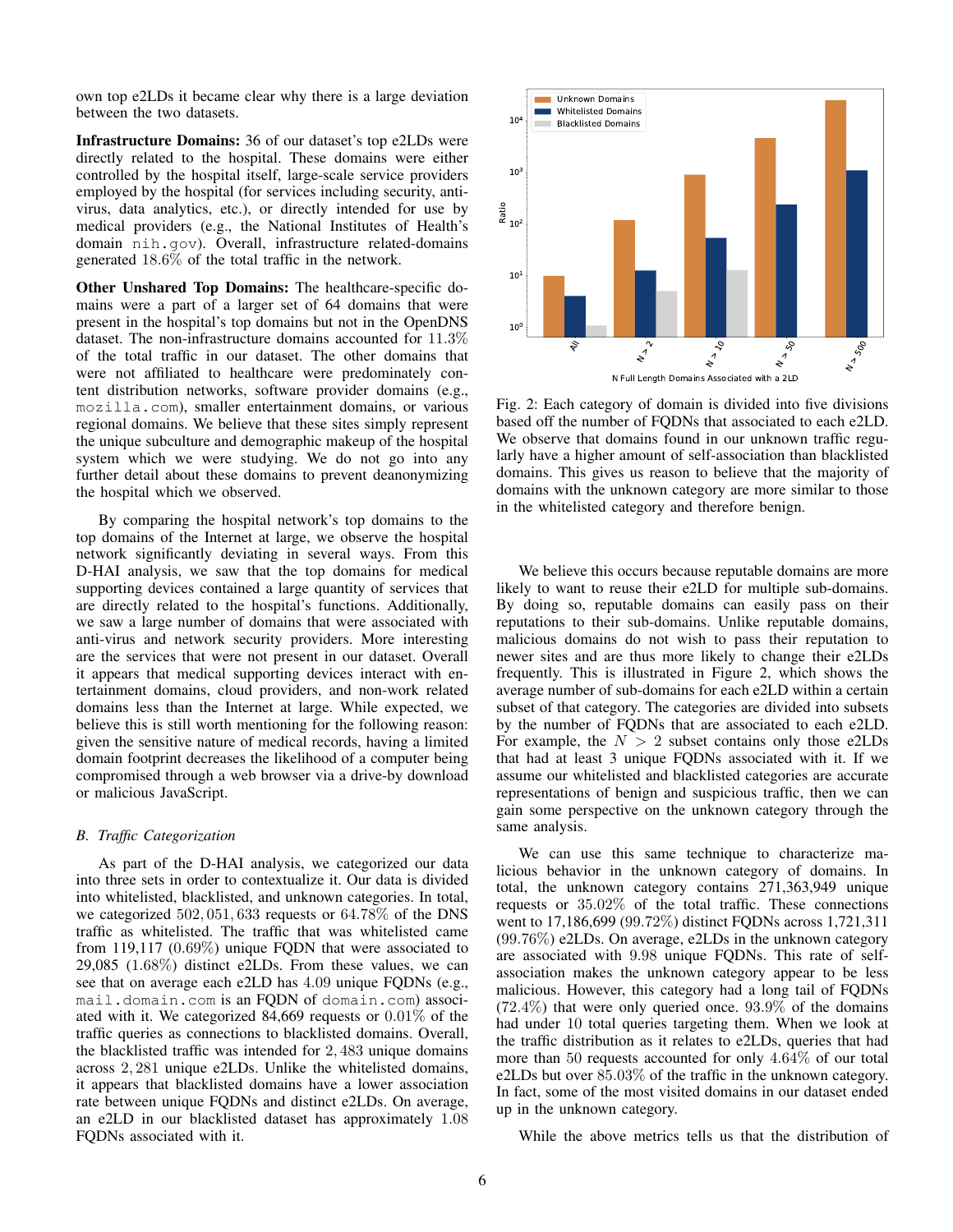queries is highly concentrated to a few e2LDs, it does not give us insight into how we should categorize the queries. To see if unknown traffic is indeed behaving similarly to whitelisted traffic, we collected all e2LDs present in our whitelisted traffic and checked if the unknown category also had those e2LDs present. In the case of an e2LD collision, we mark the query as benign due to self association. By examining these collisions, we mark almost half (45.25%) of the unknown traffic as benign. This occurs because many services tend to use one time DNS requests to encode information (e.g., anti-virus services). While the service's e2LD may be part of the top 100,000 domains, the one-time DNS request will not be.

Finally, after removing the e2LD collisions of the unknown queries, only 19.17% of the hospital's total traffic remained in the unknown category. After manually checking the top e2LDs, the remaining traffic appears to be predominately comprised of domains useful to the hospital's operations. These include domains internal to the hospital, outside services (e.g., customer relations management), and software that was purchased by the hospital for daily healthcare operations (e.g., payroll and administrative). This is consistent with the previous subsection's analysis of the hospital's top 100 domains. Although we cannot claim that all traffic categorized as unknown is universally benign, it appears that the majority of it is.

While the effectiveness of blacklists/whitelists for the open Internet are still unknown, *this shows that blacklists and whitelists used to categorize Internet traffic may miss large amounts of traffic seen in healthcare networks.* We believe that hospital medical supporting devices and their networks could benefit from more customized whitelists and blacklists for domains specific to the hospital. Given our limited visibility into the internal network, we are unable to perform this analysis here.

# *C. Potentially Malicious Behavior*

While investigating the DNS data, we found several signs of potentially malicious activity. Specifically, we looked for known botnet command and control (C&C) channels, as well as spam networks and other known malicious actors. We used a curated list of known entities from emergingthreats.net collected on April 3 and July 30, 2018. This list contained several categories of threats including IP addresses for the Feodo and Zeus botnets, spam nets identified by SpamHaus, and the top attackers listed by DShield. We compared this list to our full dataset. We found 5, 552 connections to IP addresses that were members of the emergingthreats dataset. When we looked for when these queries were made, there appeared to be no discernible pattern throughout our collection period. This is concerning given the highly sensitive data that medical supporting devices access. However, further analysis is needed to determine whether or not our concern is warranted.

Of the threat categories contained in the emergingthreats list, only IP addresses related to Zeus and Feodo were found in the hospital network traffic. In addition, only 0.0007% of the total traffic in our dataset was related to potential bot activity. While the low volume of potential activity appears reassuring, the fact that any exists is still concerning as DNS data does not reveal additional communication occurring over other protocols. The low rate of bot activity could represent false positives generated by misclicks, temporal artifacts of the emergingthreats list (e.g., a site visited months before or after it was deemed malicious), or collisions caused by CDNs. We were not able to confirm the intent of these queries from our network vantage point, but we notified system administrators of our findings.

The vast majority of bot activity seen was related to Zeus, accounting for over 94.78% of potential bot queries. The connections were made to 1, 722 unique FQDNs associated with 1, 514 distinct e2LDs. Interestingly, all the domains in our botnet traffic resolved to just 37 unique IP address. The top 3 IP address had 540, 341, and 308 different e2LDs associated with them, accounting for over 77% of unique e2LDs observed. On further investigation, we found that two of the three IP addresses were controlled by domain hosting sites. The last IP address was for a traffic redirection site for Internet advertisements. While these services may have once hosted malicious activity, we have no indication that they are still actively malicious.

# *D. Summary*

The DNS analysis highlights several aspects of the observed hospital network. First, the top domains that traverse this network are substantially different from those of the Internet at large. The traffic indicates that the majority of domains visited on the network are related to the hospital's healthcare role, thus shrinking the network's attack surface. While the hospital may benefit from whitelists and blacklists intended for general use on the Internet, this type of categorization misses a large section of domains specifically related to the hospital (e.g., their AV service) and a more domain specific categorization method would greatly benefit the community. Additionally, there were detectable, albeit small, signs of malicious actors in the network. While our analysis was not conclusive with regards to their benign or malicious activity, administrators should be concerned that these actors represent potential threats to the hospital network and could lower the network's overall ability to provide patient care if left unchecked.

## VI. TLS/SSL COMMUNICATIONS

Because hospital networks contain EHRs and other personal identifiable information (PII), secure communication is important for ensuring the integrity and confidentiality of such data. DNS requests tell us from whom the medical supporting devices are requesting information, but provide only a limited view of the security of their communications. To broaden the scope of the D-HAI analysis, we also collected quality metrics for TLS/SSL sessions we observed. In particular, this section focuses on the protocols and cipher suites negotiated in established sessions, as well as certificates presented by the server in fresh (non-resumed) sessions. The vast majority of sessions (97.66%) involved no client certificate authentication, as is expected. The conclusions in this section uses the Censys' data as a baseline, which reflects the server's preference of TLS/SSL establishment parameters.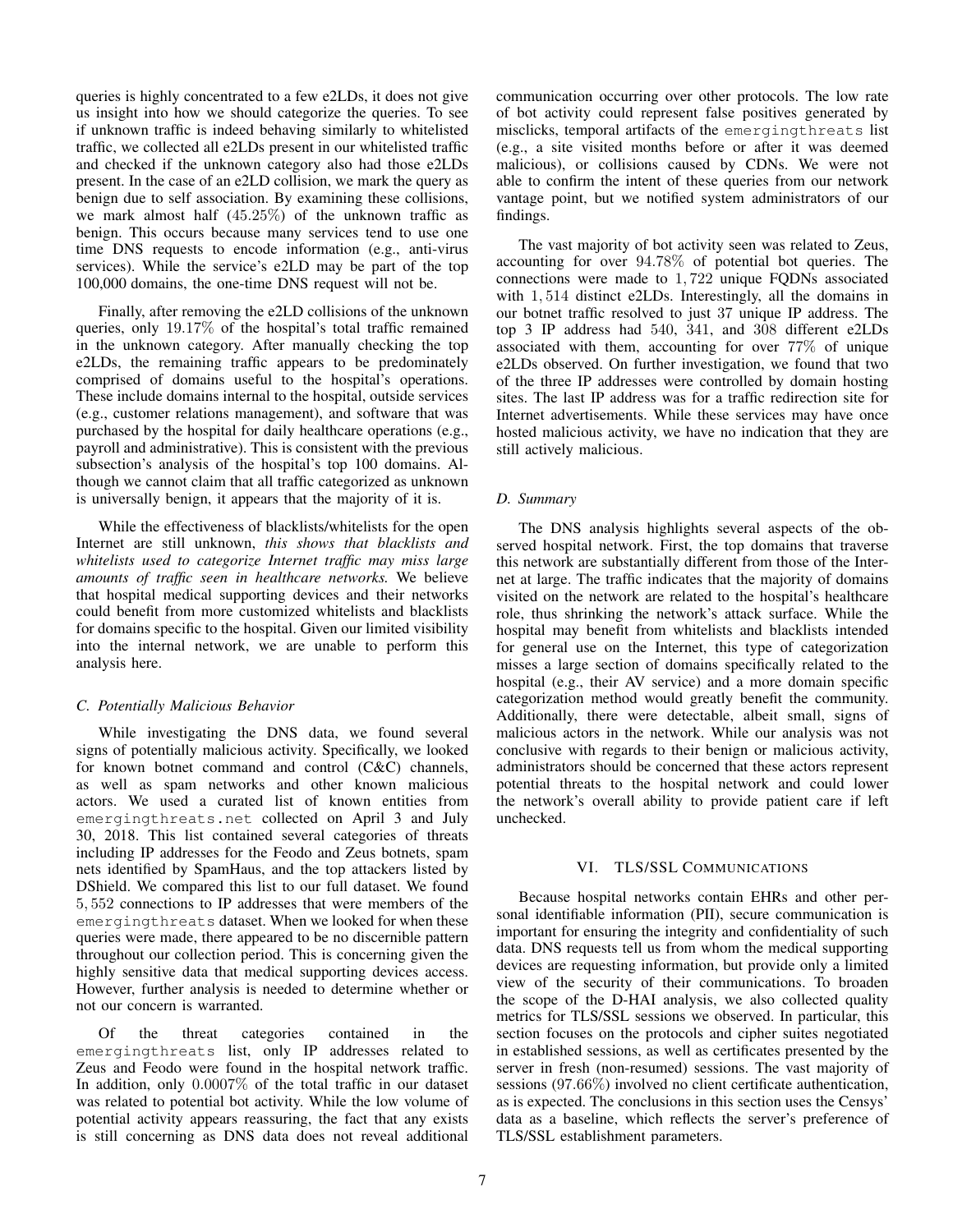

Fig. 3: Number of handshakes for each TLS/SSL protocol. TLS 1.2 usage is at least an order of magnitude greater than any other protocol version.

#### *A. TLS/SSL Usage*

We observed approximately 325 million TLS/SSL established handshakes during the six month data-collection period. Figure 3 provides a summary of handshakes classified by protocol: TLS 1.2 made up the vast majority of the traffic, comprising 87.88% of all observed handshake attempts; TLS 1.0 was the second most used at 10.33%, and TLS 1.1 was the third most used at 1.78%. The remaining 0.01% consisted of TLS  $1.3$ ,<sup>5</sup> DTLS  $1.0$  and  $1.2$ , and the deprecated SSL  $2/3$ protocols. The connection rates were highest for (D)TLS 1.2 and TLS 1.0, in which the majority of handshakes completed. The majority of handshakes did not complete for all other protocols.

Our data covers all established TLS/SSL connections that passed through the hospital network. We found that over 97% of connections were made using TCP port 443; thus, we created a baseline by using the IPv4 scans of TCP port 443 found on Censys (Section IV-B). The scans indicate that 76.61% of servers on the Internet prefer TLS 1.2; 20.90% prefer TLS 1.0,  $1.59\%$  prefer 1.1, and only 0.89% prefer SSL 3.<sup>6</sup> Interestingly, of all inbound and outbound connections, the rate at which TLS 1.2 (87.88%) is actually used by devices within the hospital network is significantly higher than the proportion of servers on the Internet that prefer this protocol. Unfortunately, the above metric is not a one-to-one comparison because it is not possible for us to get all traffic from all the Internet servers. However, looking at this metric gives us a good idea of how medical supporting devices are behaving in regards to preferred communication methods. This indicates that the rate of TLS 1.2 usage is likely higher among sessions in our network than the Internet at large. (We cannot say for sure, since the Censys data is limited to server scans.) Another positive observation is that the rate at which TLS 1.0, which is vulnerable to POODLE downgrade attacks [40], is negotiated (10.44%) is significantly lower than the baseline. From these results, we can see that medical supporting devices in the network we observed make use of secure protocols more frequently than the rest of the Internet.

# *B. Cipher Suite Quality*

On top of the TLS/SSL protocol analysis, we also looked for the cipher suite negotiated in each connection involving medical supporting devices. To measure the overall cipher quality used in these connections we assigned each negotiated cipher to one of four categories:

- *Secure.* The session uses strong primitives with no known attacks: AES-GCM or ChaCha20+Poly1305 for encryption, ephemeral (EC)DH for key agreement, ECDSA or RSA for authentication, and SHA2 or higher for hashing.
- *Weak.* The session uses strong primitives, but there is a known attack against it: sessions using CBC-mode for encryption are vulnerable to the "Lucky 13" attack [8], a sophisticated variant of the "padding-oracle" attack [46] that recent versions of TLS are designed to mitigate; and sessions using RSA encryption for key transport are vulnerable to ROBOT [17], a modern variant of Bleichenbacher's attack against PKCS#1 v1.5 [16] that allows an adversary to break the confidentiality of a TLS session.
- *Insecure*. The session uses one or more insecure primitives: we observed the RC4 stream cipher [38], the 3DES block cipher [14], and the SHA1 hash function [44] in wide use.
- *Broken.* The session has effectively no practical security: the DES or export-grade primitives used for encryption, the "null" cipher, resulting in no encryption at all, anonymous Diffie-Hellman (DH), which permits a trivial manin-the-middle attack, and the broken MD5 hash function.

In Figure 4, we show the overall cipher quality for each day of our collection period. The cycles seen in this figure are due to weekday and weekend traffic patterns for the hospital workers. Throughout our collection period, the cipher quality appears to be relatively stable. However, by our measure of quality only 53.21% of the sessions are deemed secure; 19.61% are weak, 27.08% are insecure, and 0.11% are broken. While the cipher quality for connections appears to be stable throughout our collection period, all secure cipher suites were exclusively negotiated using TLS 1.2 or higher. This suggests that as deprecated protocols disappear, the frequency of secure cipher negotiations will be higher.

*1) Hash Functions:* The high number of insecure sessions is due to the continued use of the SHA1 hash function during the handshake. We expect to see SHA1 in wide use since it was deprecated just last year [44]. However, we also expect its usage to decrease over time as servers do routine updates. As shown in Figure 5, no such trend is observed during the six months we collected data. As evidence of this observation, we performed an Augmented Dickey-Fuller (ADF) test. This is a null hypothesis test that checks if a time series is stationary

<sup>&</sup>lt;sup>5</sup>The TLS 1.3 protocol was an Internet draft during the data-collection period. Compliant implementations of this protocol indicate which draft is being used; we observed only draft 18.

<sup>&</sup>lt;sup>6</sup>The Censys baseline also contained a negligible number ( $< 0.001\%$ ) of connections referring an "unknown" protocol.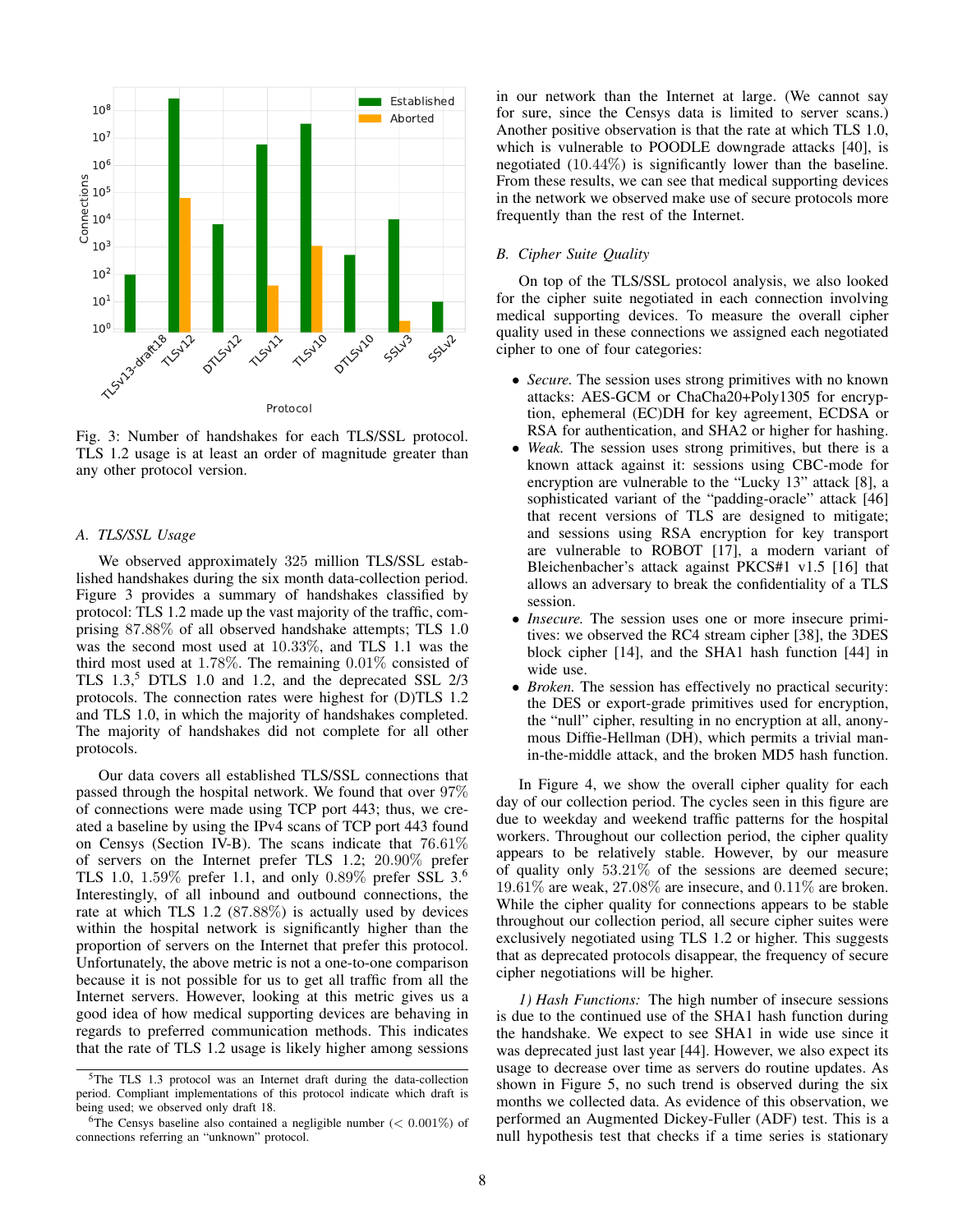

Fig. 4: Quality of cipher suites used in TLS/SSL sessions by medical supporting devices. The volume of sessions established with non-secure cipher suites appears to be stable throughout our collection period.

or non-stationary. We set  $\alpha = 0.05$  and determined that the SHA1 usage for medical supporting devices is stationary ( $p <$ 0.0001). This indicates that SHA1 is likely to remain in use for the foreseeable future perhaps as long as TLS 1.2 remains the most used protocol of servers. We expect its use to decrease as TLS 1.3 enters wide adoption.

We also looked for the use of other cryptographic hash functions both by medical supporting devices and the Internet at large (Figure 5).<sup>7</sup> First, we note that the broken MD5 hash function is almost completely phased out from TLS/SSL communications as connections made with this hashing algorithm make up less than 1.5% of daily sessions in both datasets. Next, we looked at the percentage of SHA2 variants: SHA256 and SHA384. With respect to hashing, the biggest discrepancy between medical supporting devices and the Internet is due to SHA384 as it appears to be nonexistent in the Internet (less than 0.01%) while making up 25.93% of the daily established sessions for medical supporting devices. To determine how many sessions use a secure hashing algorithm, we must add all daily sessions made using SHA256 and SHA384 for both datasets (though secure, SHA512 was not found in either dataset). From this addition, we determined that medical supporting devices use secure hashing more often than other Internet devices (a difference of 10.82%). This higher rate may be attributed to a combination of factors ranging from the browsers used by medical supporting devices being updated more frequently to hospital networks having stricter policies. Finally, we note that no connections were established using the SHA3 hash function in both datasets. SHA3 represents the most modern development in hash function design [13]. SHA384 as it appears to be nonexistent in the Internet (less<br>
than 0.01%) while making up 25.93% of the daily established<br>
sessions for medical supporting devices. To determine how<br>
many sessions use a secure hashing algo

*2) Forward Secrecy:* A session is said to be forward secret if a key compromised in the current session does not permit



Fig. 5: Percentage of daily connections using various hashing algorithms. In total, medical supporting devices show an average of 72.84% secure sessions (SHA256 and SHA384 combined) while the baseline only accounts for 62.02% secure sessions. Interestingly, while SHA384 is used in about 25% percent of daily communications in a hospital, it only makes up 0.01% of the baseline.

an adversary to decrypt prior sessions between the two parties. Sessions that use ephemeral DH have this property; resumed sessions, or sessions that use static DH or RSA for key transport do not. In the context of medical supporting devices, forward secrecy is a desired property because it limits the possible exposure of data traversing the hospital to a single session as opposed to multiple (e.g., EHRs transferred over the network in multiple connections). Overall, 81.14% of sessions

<sup>&</sup>lt;sup>7</sup>We note that for this study, we resampled the Censys baseline data to summarize two weeks, rather than one, due to a small sample size in mid-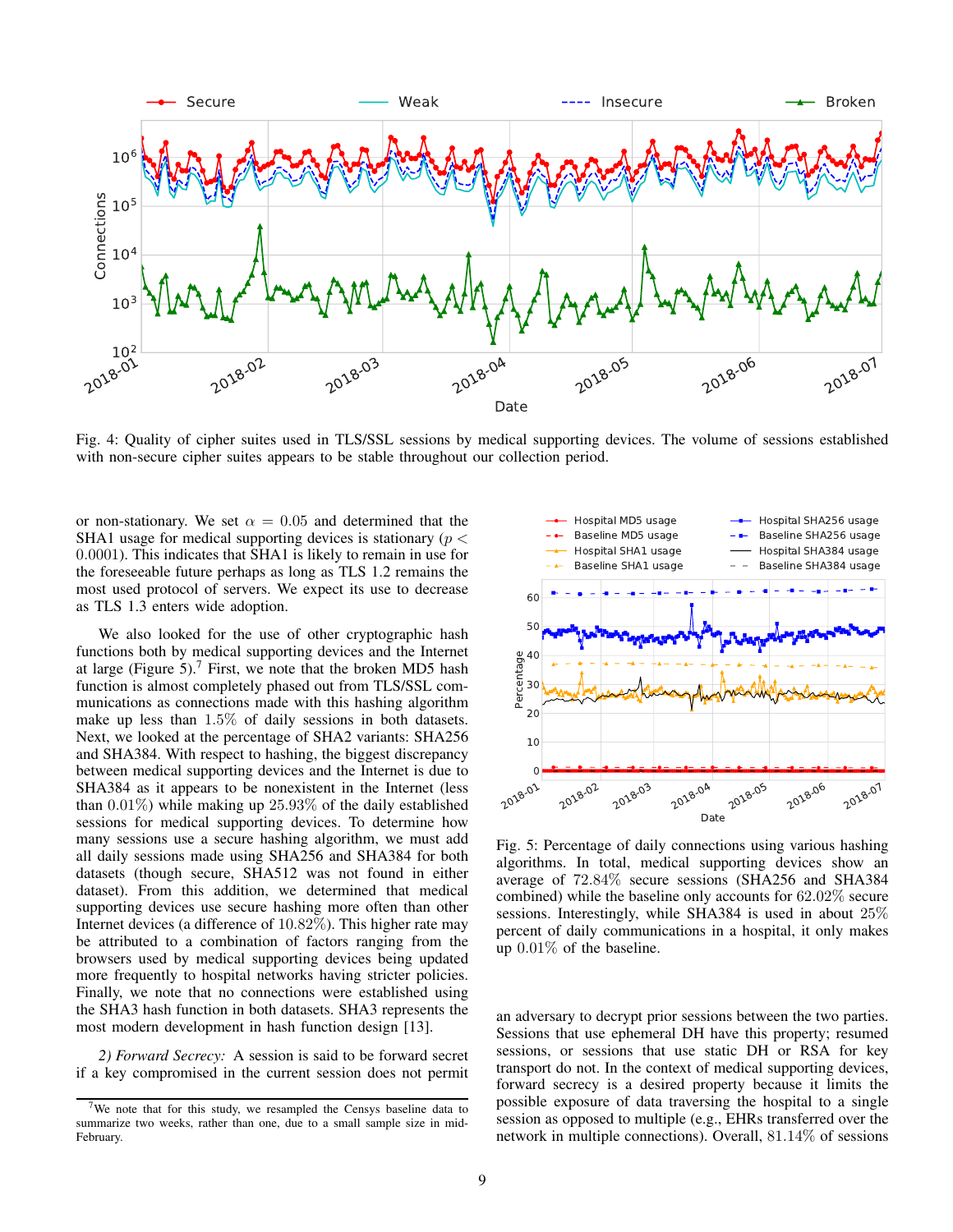

Fig. 6: Breakdown of established connections. We say the version is secure if (D)TLS 1.2 or higher was negotiated, since secure cipher suites were only negotiated in these protocols. The quality of the ciphersuite is categorized according to our criteria in Section VI-B.

for medical supporting devices were found to be forward secret. On the other hand, only 72.3% of servers scanned by Censys prefer a cipher suite that is forward secret; depending on the rate of resumption of sessions on the Internet at large, this may indicate a higher rate of forward secrecy among sessions in our network.

*3) Broken Ciphers:* Only 0.11% of the sessions used a broken cipher suite. While the percentage is low, these account for 351,105 sessions that have no security against an on-path adversary. Below, we highlight the more significant findings.

First, we found that 0.08% of sessions used the TLS\_RSA\_WITH\_RC4\_MD5 cipher suite in TLS 1.0. These use RSA for key transport and authentication, RC4 for encryption, and MD5 for hashing. We regard this as broken because MD5's weaknesses permit the adversary to easily forge ciphertexts and transmit them to the client or server. The use of RC4 is also concerning, since it is known to leak part of the plaintext to the adversary. These connections seem to only have two end points: a mail server likely serving legacy clients outside the network and another server owned by a health care company that deals with medical IT. The latter is concerning as it allows data packets to travel outside the network with little integrity and weak confidentiality.

Second, 0.03% of sessions that have been established negotiated TLS\_RSA\_WITH\_NULL\_SHA256 in TLS 1.2 with an external server. This suite uses RSA for authentication and SHA2 for hashing, but data in these sessions traversed the network entirely in the clear (with no encryption). Thus, anyone on the communications path can access the data.

## *C. Directional Traffic*

So far we have addressed the security of established TLS sessions overall, but in order to better understand the security of medical supporting devices in the network, it is necessary to investigate the behavior of inbound and outbound connections separately. (Inbound connections are made to a server in the network from a client outside the network, and outbound connections made to a serer outside the network from a client inside the network.) This gives us crucial insights into how these endpoints might be configured without actively scanning the end devices and disrupting the hospital's daily activity.

Figure 6 breaks down the established connections into the following categories: inbound and outbound; among these categories, whether (D)TLS 1.2 or above was negotiated; and among these categories, whether the negotiated cipher suite was secure, weak, insecure, or broken according to our criteria outlined in Section VI-B. Outbound connections comprised 87.41% of the traffic, while inbound connections comprised only 12.59%. The large difference is expected as devices inside the network will make more connections to external servers than external clients will connect to devices inside the hospital. We observe that most (over 85%) of both inbound and outbound connections used modern protocols (TLS 1.2 or higher); however, this did not correlate with the overall quality of cipher suites. In particular, we found that the nearly all inbound connections used insecure cipher suites, while the majority of outbound connections were secure by this meausre. Digging deeper, we noticed that SHA1 is used much more frequently for inbound connections than for outbound. Since the trend towards deprecating SHA1 is relatively recent, this discrepancy may indicate lag in patching medical supporting devices. However, we cannot say for certain without actively scanning them to determine their configuration and cipher suite preferences. (It is conceivable that the connecting clients do not support SHA2.)

To further analyze each medical supporting device and to gain a network understanding into how they communicate with other external devices, we investigated the rate at which they establish secure connections throughout our collection period. We separated devices by IP address and computed the ratio of secure connections over total connections established. While this gives us the individual performance for each device, we wanted to see how they compare to each other and how they affect the hospital network as a whole. We compute the average rate of secure connections as

$$
R_{\text{avg}} := \frac{\sum_{i \in \text{IPs}} S_i / T_i}{| \text{IPs} |} \tag{1}
$$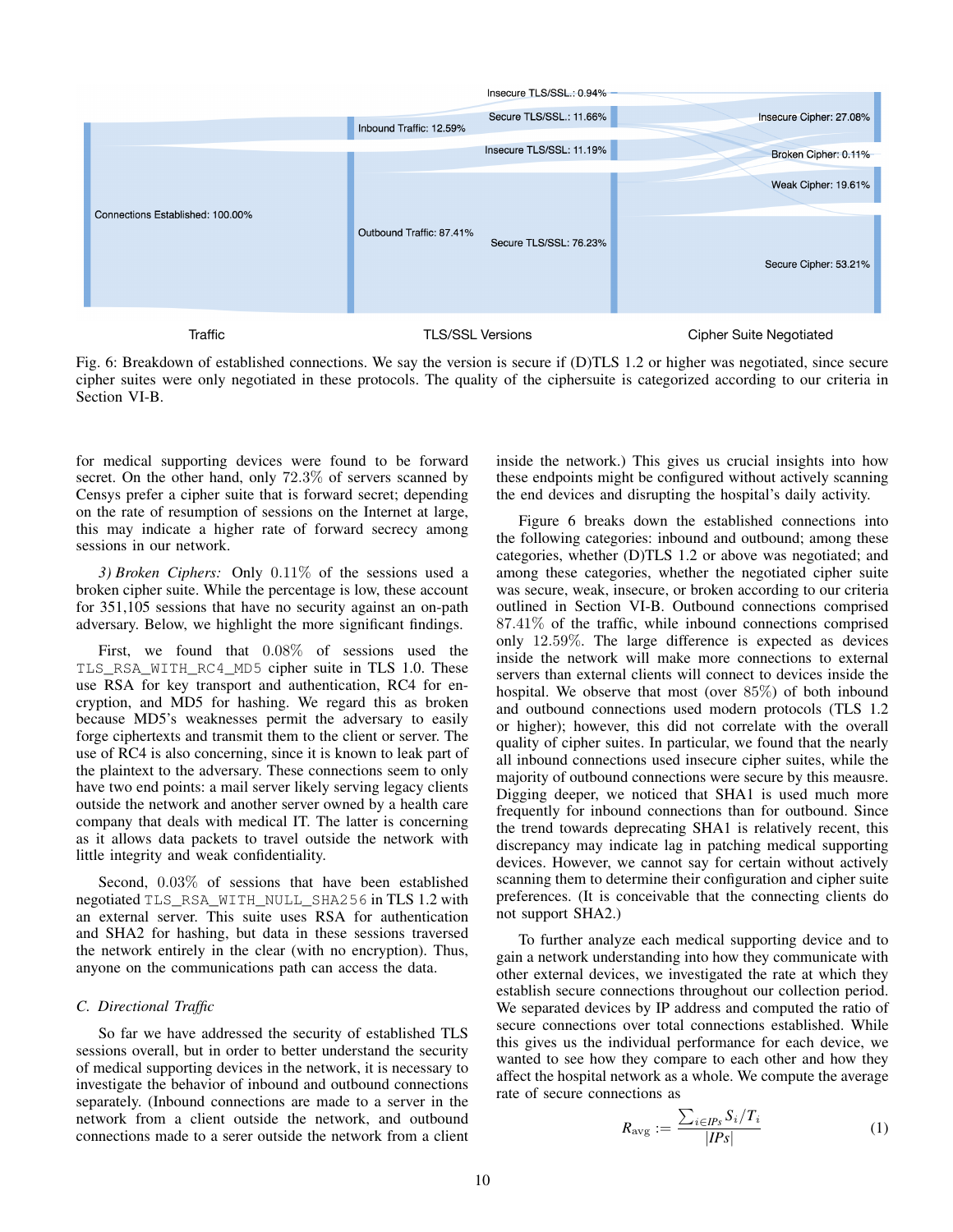

Fig. 7: Average secure connection ratio per endpoint (blue) versus the fraction of devices (orange) for which we observed negotiation of an obsolete protocol (SSL 3 or TLS 1.1 or below).

where *IPs* denotes the set of observed IPs and for each  $i \in IPs$ ,  $T_i$  is the total number of established connections involving  $i$ and  $S_i$  is the number of that were secure. We computed this metric for both inbound and outbound connections. In Figure 7, we show that inbound and outbound traffic do not significantly differ in terms of average secure connections made by each device (83.38% for outbound and 88.20% for inbound traffic). We can additionally infer a partial configuration of medical supporting devices by analyzing their connections individually.

Since establishing a connection requires both the client and the server to agree on a protocol and cipher suite, established connections can tell us what the medical supporting device is able to accept. As such, we can infer that a device supports an obsolete TLS/SSL version if we find connections in which such a protocol was negotiated; if no such connection was made, then it is likely that one or both of the endpoints only supports modern protocols. (Again, we cannot say for sure without an active scan.) Figure 7 shows the fraction of endpoints to which we observed at least one connection established using an obsolete protocol (TLS 1.1 or below). In the case of outbound traffic, the existence of such connection tells us that the medical supporting device is communicating with a server that has not been updated to deny insecure protocols and that the device itself is offering the deprecated version. Fig. 7: Average secure connection ratio per endpoint (blue)<br>reresus the fraction of devices (orange) for which we observed<br>megotiation of an obsolete protocol (SSL 3 or TLS 1.1 or<br>fig. 8: When  $\ell P_S$  denotes the set of ob

We found that 65.87% of medical supporting devices established an *outbound* connection with an obsolete protocol at least once. On the other hand, we found that 47.56% of these devices made an *inbound* connection with an obsolete protocol at least once. Since the devices in the inbound traffic are operated by the hospital and we have access to all the traffic of established connections, we can further analyze each server individually to infer any changes or updates made during our collection period. In Figure 8, we show the first and last time an inbound connection was made to each medical supporting device<sup>8</sup> as shown by the blue lines. While the majority of



Fig. 8: While the majority of the medical supporting device in the inbound traffic only negotiated a modern TLS version (1.2 or above), 47.56% of those devices also negotiated an obsolete version (1.1 or below). In some cases, this trend did not change during the entire collection period.

medical supporting devices appear to have dropped support of obsolete TLS/SSL protocol versions, many other devices have not. In some cases, connections were exclusively established using TLS 1.0.

Since our dataset only contains established connections, and not all TLS/SSL handshake attempts, the apparent decline in the use of obsolete versions can have different explanations. First, the fact that we do not see devices making any obsolete connections after a certain time period might suggest that the medical supporting device was patched to drop support for older versions. Second, the lack of established connections could also mean that clients have no longer requested handshakes with outdated protocols. In either case, insecure connections were no longer established.

## *D. Certificate usage*

Since many of the medical supporting devices may have access to patient information or EHRs, properly authenticating the server that they are connecting to is crucial. We collected information about the certificate presented by the server in each fresh session. Of these sessions, 9.03% were established while having reported to our monitor with issues relating to unknown issuer, self-signed, or expired certificates. To understand how these errors came about, and what they mean for the security of the sessions, it was necessary to study these certificates in detail. The following analysis accounts for 98.3% of the traffic in this category, covering 4, 672 distinct certificates.

*a) Unable to get local issuer:* The majority (56.37%) of the non-resumed sessions with an issue was due to the network monitor not knowing the issuer of the certificate. Looking closer, 76.33% of these connections appeared to have certificates that were issued by reputable organizations (e.g., Apple,

<sup>&</sup>lt;sup>8</sup>We intentionally removed the actual number of devices and replaced it with a percentage to avoid disclosing any information about the hospital.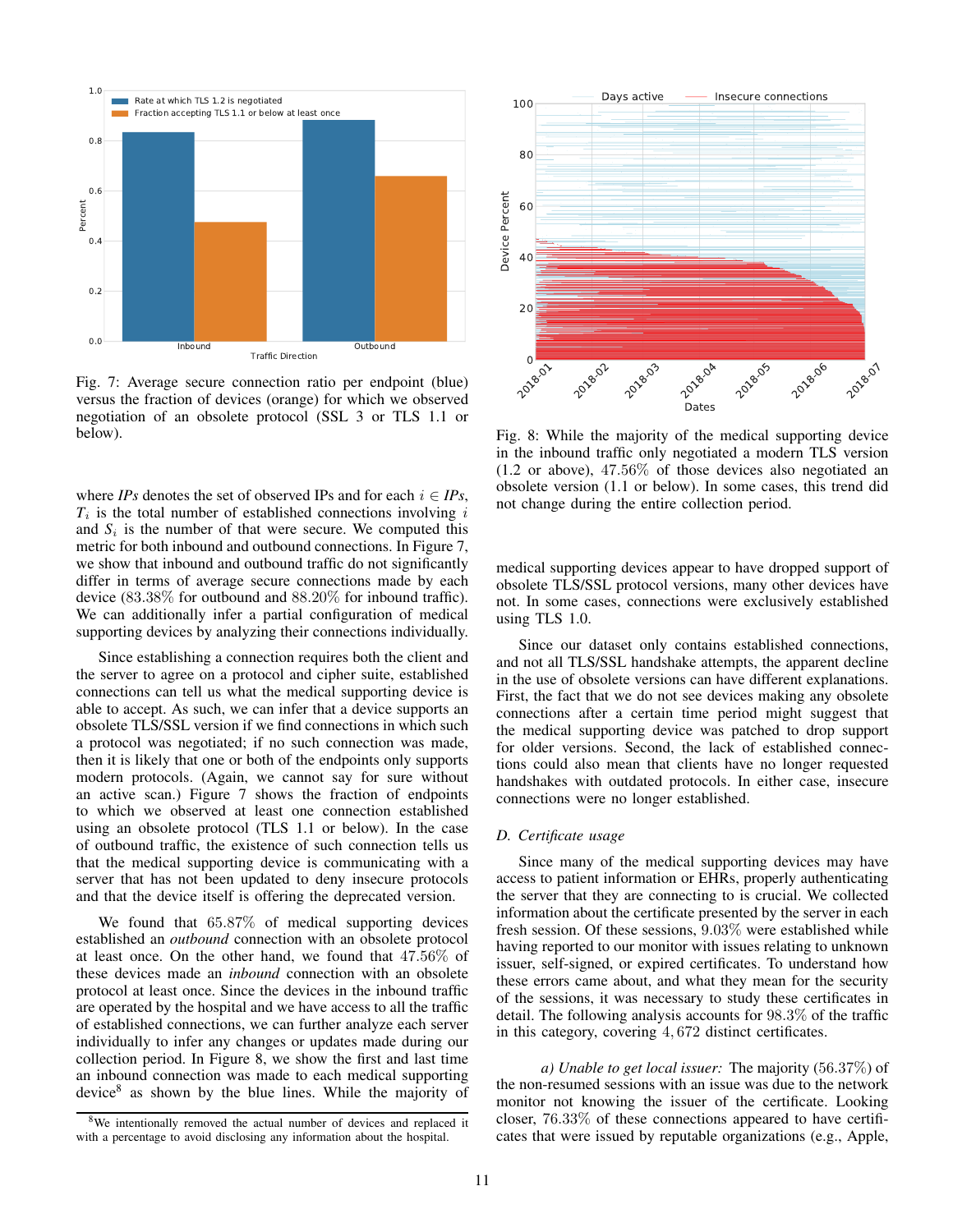Microsoft, Samsung, IBM). We note that our network monitor contained the certificate root store provided by Mozilla, the same root of trust for Firefox; other clients, such as Safari or Edge, may have a different set of root certificates; this likely accounts for this large number of certificates with unknown issuers. However, we found seven certificates, which account for 11.26% of the traffic for this category, that have no issuer at all. Coincidently, these certificates have subjects belonging to cloud-based medical companies. Because we do not know who issued these certificates, we cannot definitively say that these certificates are being properly validated. One possibility is clients connecting to these servers are implementing a custom validation logic that validates the certificate chain, beginning with a public key associated with the issuer. This would be bad cryptographic "hygiene", but is theoretically secure.

*b) Self-signed Certificates:* A self-signed certificate has the same subject and issuer. From the established connections that reported issues, 43.1% were caused by either a self-signed certificate presented to the client or a self-signed certificate found in the validation chain. The acceptance of a self-signed certificate essentially bypasses the security goal of a public key infrastructure because the client would now place the trust anchor on any server that presented the self-signed certificate, rather than the CA that properly asserts the server's identity. In reality, many enterprises make use of self-signed certificates for their internal networks as they are free to make and they can place the trust anchor on themselves. While self-signed certificates can be considered an attack vector for medical supporting devices, further investigation needs to go into who the issuers of these types of certificates are (e.g., verifying that the issuer of the certificate is part of the trusted root stores in the medical supporting device).

*c) Expired Certificates:* Finally, 0.51% of non-resumed connections used an expired certificate. These connections have a total of 721 distinct certificates that overwhelmingly  $(96.26\%$  of the certificates) appear to be for non-medical services (e.g., advertising services). While this shows that the connections established with these certificates are minimal, medical supporting devices should have properly closed a session when presented with a certificate that is no longer valid. This issue does not necessarily imply that the session is vulnerable to an attack; however, it does mean the security of the connection is dependent on the client and server implementation. For example, accepting an expired certificate could be dangerous, but a certificate being expired does not mean the corresponding secret key has necessarily been compromised.

#### *E. Certificate Transparency*

We were able to collect a total of 350,580 distinct certificates passing through the hospital network.<sup>9</sup> To see how many of those are widely seen by the Internet, we compared our set of certificates to those found in the Certificate Transparency (CT) logs.<sup>10</sup> CT is intended to prevent the numerous pitfalls discussed in the previous section. By comparing the certificates in the hospital network to those present in CT logs we can get



Fig. 9: Certificates belonging to a hospital are documented less frequently in Certificate Transparency logs than those from services found on Alexa's top 500.

a sense of the overall quality of certificates seen within the network. We found that 84.41% of the certificates seen were available in at least one CT log (no collision found with any self-signed certificates found in our dataset). We expect this number to be high because medical supporting devices connect with many major services across the Internet.

point in general control of the comodo state. The second of the second in the second of the second in the second in the second in the second in the second in the second in the second in the second in the second in the sec Additionally, our traffic aggregation point is in a position to collect certificates that have been seen both internally to the hospital and externally to the rest of the Internet. This unique perspective allows us to perform a measurement of the transparency rate of certificates owned by the hospital versus those owned by popular services. To do the comparison, we collected all the unique services (e.g., google.com and google.fr would be considered as one service) found in Alexa's top 500 domains and looked for matching strings of those services inside the subject field of the certificate. Since this process was done using regular expressions, we removed any service that had a name of less than five characters to prevent false positives. We looked for services rather than domains to prevent inaccurate results. Certificates may contain abbreviations or other similar discontinuities that may cause a misclassification when looking for domains only. For example, if we search for netflix.com we would not account for \*.1.nflxso.net, which is a certificate for a content distribution domain used by the Netflix service. For each service, we checked how many of the certificates seen by the hospital were available in the CT logs. This process gives us the transparency rate of our network and the top Internet services. Since only a subset of the certificates of each service pass through our hospital dataset, to avoid bias from small samples in this study, we also removed any service that had fewer than 10 distinct certificates as a small sample size can have drastic changes in the transparency metric.

Figure 9 shows the transparency rate of each service along with the transparency rate of the hospital. We note that the CT logs only account for 56.6% of all certificates belonging to a domain (or sub-domain) of the hospital. In comparison, the services found in Alexa's top 500 domains show over 90%

 $9^9$ Note that not all of these certificates were used to establish a connection to medical supporting devices.

 $10$ The logs in our data set included those that were compliant with Chrome's policy [1] (e.g., Digicert, Comodo, Cloudfare, Google, Venafi).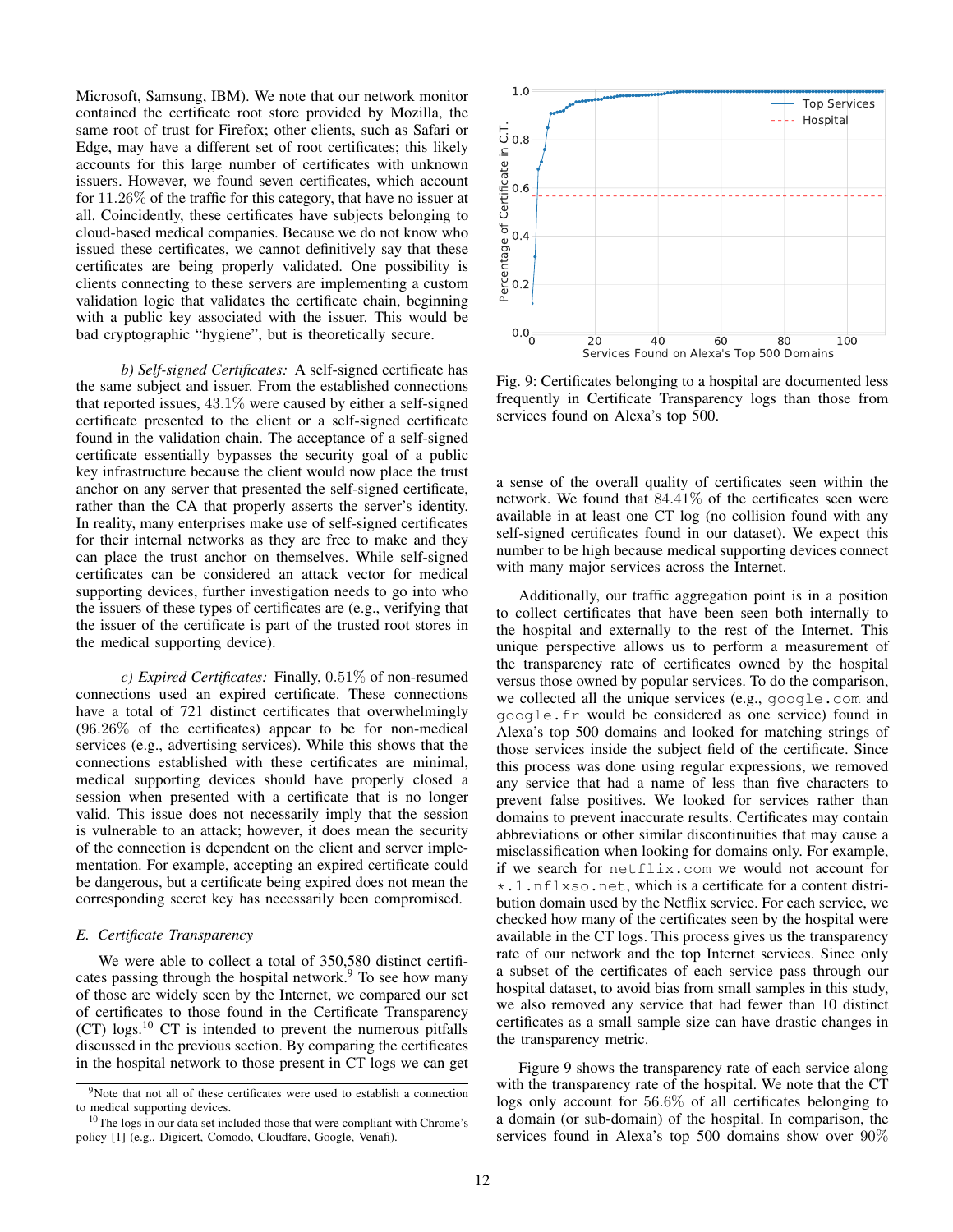transparency for all but 5 services. Many factors may play into this observation, such as network administrators not using CT or purposefully neglecting CT to avoid revealing network details. Adversaries could potentially use CT logs to help map a hospital's network for an attack. However, The exact reason for the low percentage is not known to us.

#### *F. TLS/SSL Summary*

While communication channel setup for medical supporting devices is not perfect, they appear to use secure standards more frequently than the rest of the Internet. As part of our D-HAI analysis, we saw that medical supporting devices use secure protocols (i.e., TLS 1.2) at a higher rate than our Internet baseline with an 11% difference. Regarding cipher suite quality, the baseline for the Internet had a similar breakdown to the data observed from medical supporting devices. The major difference lay in the hashing algorithms that were used, and was an area in which the hospital operated with more security. The hospital network is observed to use the weak SHA1 hashing algorithm roughly 10% less frequently than our baseline data. Correspondingly, the use of the secure hashing algorithms is higher than the baseline, with the broken MD5 algorithm seeing low use in either case. While ideally this percentage would be less than observed, the hospital is still performing significantly better than online connections in general. Furthermore, when examining the inbound traffic we discovered that 47% of the servers administered by the hospital were negotiated an obsolete protocol at least once. While some appeared to have been updated early on to not support these protocols, other servers have continued accepting old SSL/TLS versions throughout the whole collection period.

Finally, 84.41% of all certificates seen throughout our collection period were found in CT. Of the certificates used to establish non-resumed TLS/SSL connections with medical supporting devices, only a few  $(3,464)$  appeared to have an issue regarding unknown CA, self-signed, or expired certificates. Though the problem is minimal, certificate usage by medical supporting device needs improvement.

#### VII. DISCUSSION

#### *A. Hospital Ecosystem*

While our analysis sees mostly benign traffic, there is a small portion of traffic that appears malicious or uses poor security protocols and encryption. Given the critical role of hospitals and the high value of data they keep, we believe that this small portion of bad behavior is still concerning. Accordingly, all findings have been turned over to the hospital for further investigation.

While our research covers major Internet protocols used in the hospital network, the security of a hospital's ecosystem is multidimensional. As shown in Figure 10, the majority of hospital related data breaches reported to  $HIPAA<sup>11</sup>$  in the United States during our collection period were caused by the unauthorized access of data. In the context of our work, these include stolen credentials, misplaced items, improper disposal,



Fig. 10: Data breaches caused by unauthorized access (rather than security breach) are more commonly reported to HIPAA during our collection period.

thefts, or employees accessing data which is not directly related to their work. From the viewpoint of this study, detecting unauthorized accesses similar to these is highly unlikely. These kinds of unauthorized accesses rarely leave a network trace, making them opaque to our study. Addressing such issues requires research into proper access control techniques that range from the classification and compartmentation of data to requiring multi-factor authentications. While hospitals already make use of some of these techniques [34], further research into access control security in the context of a hospital ecosystem is required.

## *B. Future Work*

*a) Medical Devices:* In Section IV, we mentioned that our work does not focus on medical devices as they are protected from other devices inside the network and the Internet by using a combination of firewalls and VPNs. While such protection leaves them mostly invisible from a network perspective (and our analysis), they still make up part of a hospital ecosystem and can be vulnerable from attacks near their physical location [42]. Further analysis into the local area network connectivity of these devices would greatly benefit the community's knowledge of a hospital's ecosystem. Such large scale work can be used to create fingerprinting profiles of various medical devices based on the network calls made. These profiles can then in turn be used to mitigate lateral expansion of attacks from within the hospital. Similar to this study, safe design and ethical decision making need to be a top priority as such research would be done with devices that can have a direct effect on the patient care.

*b) Generalizing Hospital Ecosystems:* Our case study focused on the traffic from one hospital for six months. While our analysis and techniques can be used to study other hospital networks, generalizing these results to all hospitals may constitute a threat to population validity. To generalize trends to other hospitals, a large scale multi hospital analysis needs to be done. Doing such work would require a large collaborative

<sup>&</sup>lt;sup>11</sup>This data was collected through monthly reports found in HIPAA Journals [3]. While the reports separate data breaches into various categories, we combined the data in such a way that represents what we could see from a network perspective.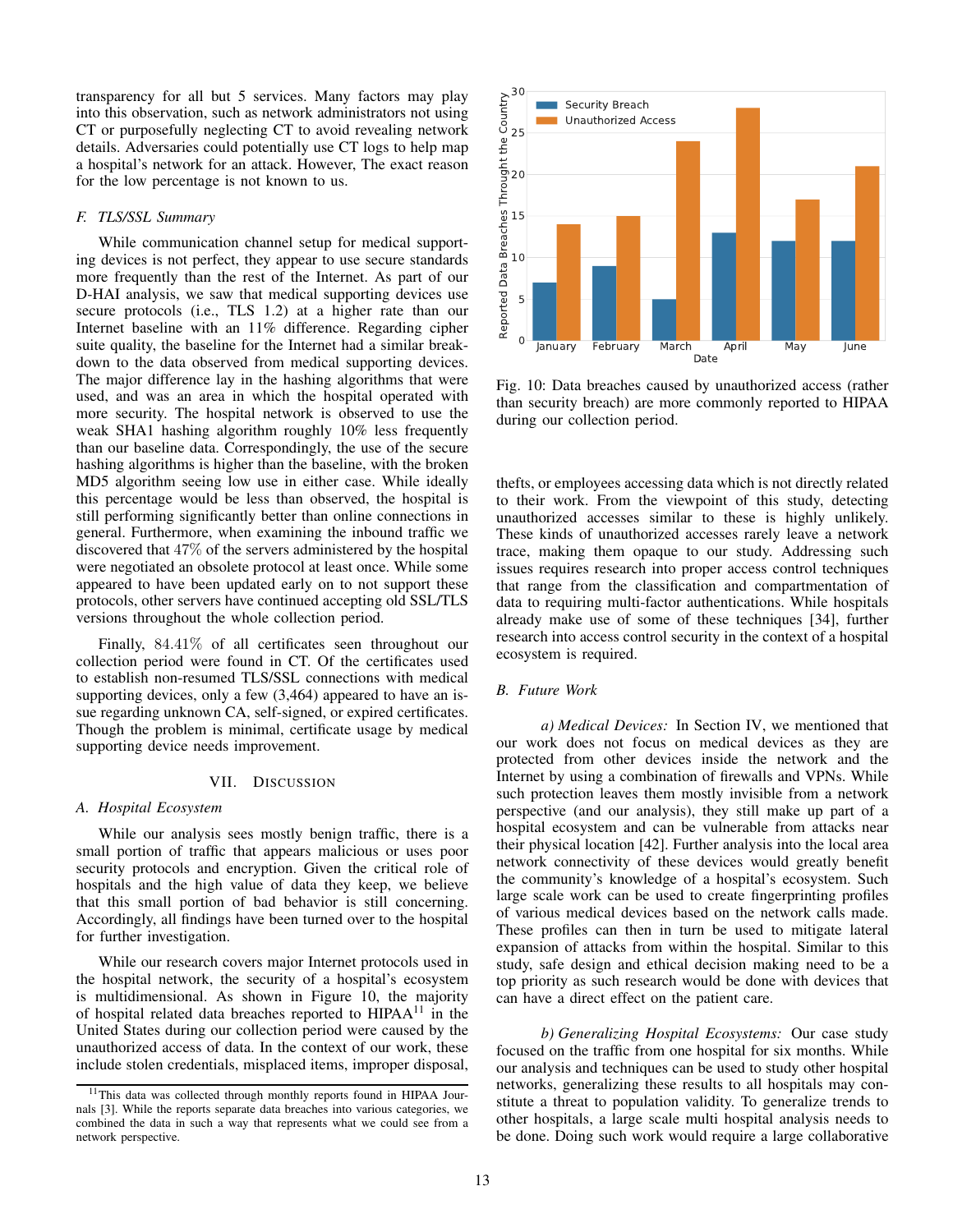effort between researchers and the different administrations from each hospital in order to ensure the safety of the patients and the data. Our goal of the case study and Section III was to ease the process of obtaining data from various hospitals and make a larger scale future study less challenging to perform.

*c) Understanding Non-technical Issues:* As mentioned in the previous subsection, a hospital's security is multidimensional. Understanding the root causes of data breaches from a non-technical aspect is important in order to develop defensive protocols that are suited for healthcare systems. As such, future work on this end would require surveying the hospital employees to see what security protocols they follow. Such survey would consider employees with different roles (e.g., doctors/nurses, HR, researchers, medical device technicians) that have different levels of 1) access to medical data, 2) dependence of network connectivity for work-related material, and 3) IT knowledge to understand the root cause of EHR leakage or cyber-attacks.

# VIII. RELATED WORK

Society relies on the constant availability of hospitals for emergency needs. In recent years, the stance of the research community has been more directed towards embedded devices [25], [28], [29], [20] and body area networks (BAN) [37], [42]. Rubin et al. give a comprehensive discussion on the current state of BAN and embeddable medical devices. In their, work Rubin et al. address the emerging threats and challenges that exist with these types of devices, such as remote attackers. Additionally, companies have also spent time in reverse engineering currently infected medical devices but much of the approach focuses on specific cases and is not a scalable solution [45]. While this research is extremely useful in security, medical devices are only part of a hospital's whole ecosystem. A full hospital network analysis has yet to be done.

Prior researchers have collected passive DNS data [47], [36], [15], [11] similar to what we have done here. In these prior works, the researchers have used their data to reverse engineer and predict network communications made by malware-infected devices. Passive DNS analysis has shown to be useful for detecting various C&C of botnets [48] as well as prediction of malicious domain names created by domain generated algorithms (DGAs) [12]. By having a global view of the network, passive DNS analysis is able to identify individual infected devices and prevent malware from propagating to other devices in the network. While active DNS probing has been useful in detecting bad-natured traffic [31], we focus on passive DNS data so that we do not disturb traffic from critical devices in the hospital network.

Another analysis method used by researchers involves the collection of SSL certificates [23], [18], [9] (i.e., X.509). While passive DNS analysis tells us about infected devices based on network calls, SSL certificates can give insight into the configuration of the devices. More specifically, previous work has shown that many devices do not adequately validate a certificate [26], accept deprecated (and insecure) cryptographic standards, or suffer from MitM vulnerabilities [43]. As a way to battle mis-issuance of such certificates, publicly verifiable logs [35] have been created in order to make certificate issuance more transparent.

In our paper, we combine many of the network analysis methods mentioned above while focusing on medical supporting devices and the network context in which they reside.

## IX. CONCLUSION

Understanding the threat surface of the modern healthcare system requires a characterization of not only the individual devices within the environment, but a holistic analysis of the entire ecosystem, and must be done in a manner that does not endanger operational networks. We performed the first Digital Healthcare-Associated Infection (D-HAI) analysis of a major, multi-campus healthcare system. Our longitudinal case study examined all Internet-facing traffic over a six-month period from January to June 2018. We find that while the majority of medical devices have minimal exposure to the Internet, *medical supporting devices* that support the hospital environment make millions of connections. We examined over 775 million DNS queries across 17 million domains and discovered low amounts of malicious traffic  $(0.01\%)$  and small but significant traces of botnet activity. We also observed 325 million SSL and TLS handshakes over the analysis period, discovering that almost 46% of these connections are made with weak or insecure ciphers, largely because of a reliance on SHA1 but also because of outdated cipher suites. More importantly, we found that 47% of the servers negotiated an obsolete version of TLS (1.1 or below) at least once. Our D-HAI analysis of the hospital ecosystem is repeatable, non-invasive, and is designed in accordance to ethical considerations. We find that while much has been done to secure medical devices, more must be done to ensure the protection of this critical environment. Aside from the analytical results presented, our hope is for this paper to aid future researchers in doing ethical research by outlining the possible limitations they might have when working in sensitive environments.

#### ACKNOWLEDGMENTS

The authors would like to thank our shepherds, David Evans and Michelle Mazurek, and our anonymous reviewers for their helpful comments and guidance. We would also like to thank all of the hospital staff that gave us access to the data and made themselves available to answer any questions we had throughout the whole process. The icons found in Figure 1 were created by Joni, Arafat Uddin, Vectors Market, Gan Khoon Lay, Creative Stall, Stonehub, Diego from the Noun Project under the Creative Commons 3.0 License. Finally, this work was supported by the National Science Foundation grant numbers CNS-1562485 and CNS-1540217. Any findings, comments, conclusion found in this work are from the authors and do not necessarily reflect the views of the National Science Foundation.

#### **REFERENCES**

- [1] "Certificate transparency known logs," 2018, http://www.certificatetransparency.org/known-logs.
- [2] "Dshield," https://www.dshield.org/suspicious\_domains.html, 2018.
- [3] "Hipaa journal," https://www.hipaajournal.com/, 2018.
- [4] "Malwaredomains," http://www.malwaredomains.com/, 2018.
- [5] "Openphish," https://openphish.com/, 2018.
- [6] "Phishtank," https://www.phishtank.com/, 2018.
- [7] "Zeus tracker," https://zeustracker.abuse.ch/blocklist.php, 2018.